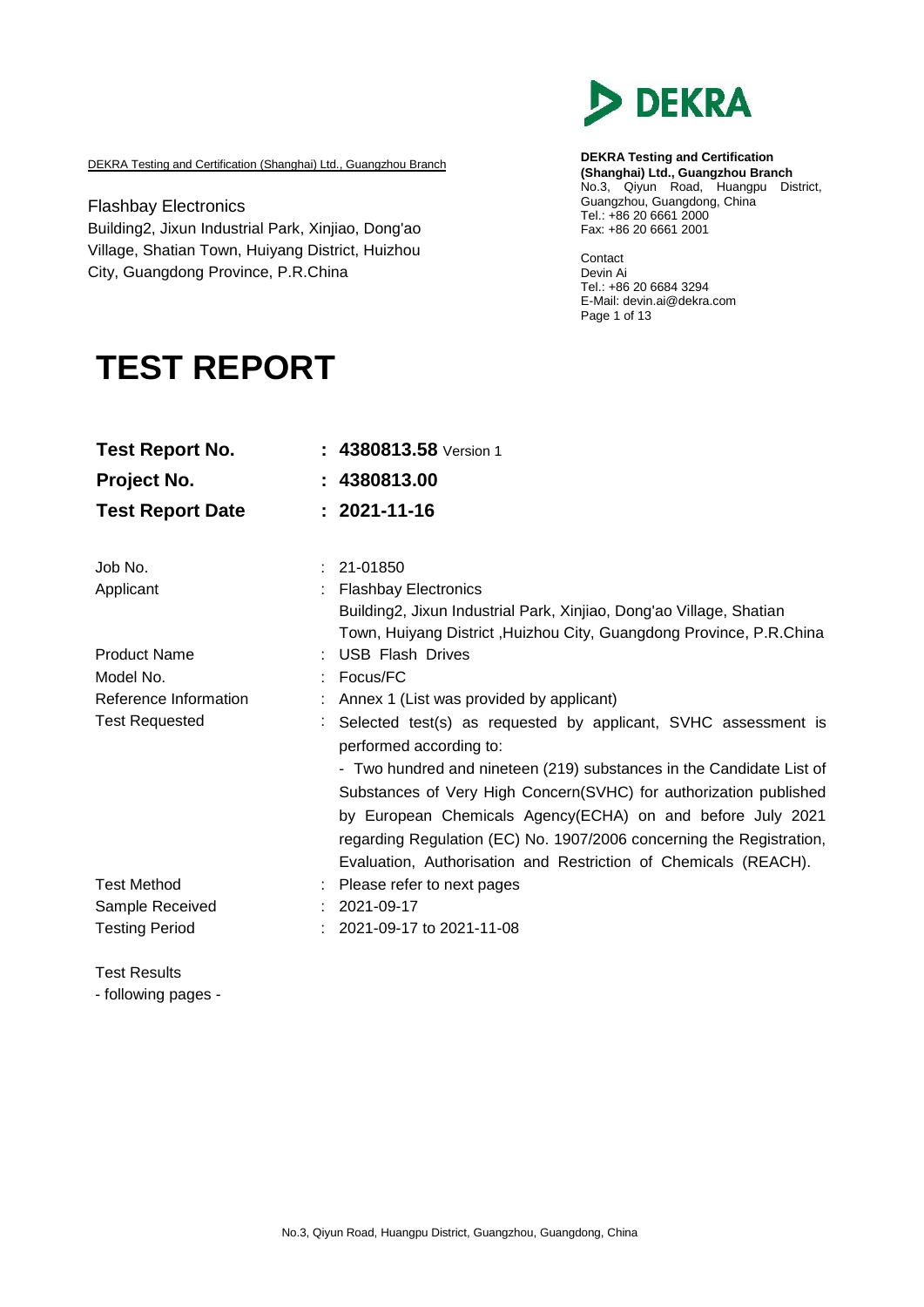

#### **Resume:**



Guangzhou, November 16, 2021 Signed for and on behalf of **DEKRA Testing and Certification (Shanghai) Ltd., Guangzhou branch** Chemical & Mechanical

Devin 15

Devin Ai Approved Signatory

Attention: Please note that every statement made in this report is only valid for the samples tested and reported herein. This report shall not be reproduced except in full, without the written approval of the testing laboratory. Only the report with CMA logo has the function of social proof in China market.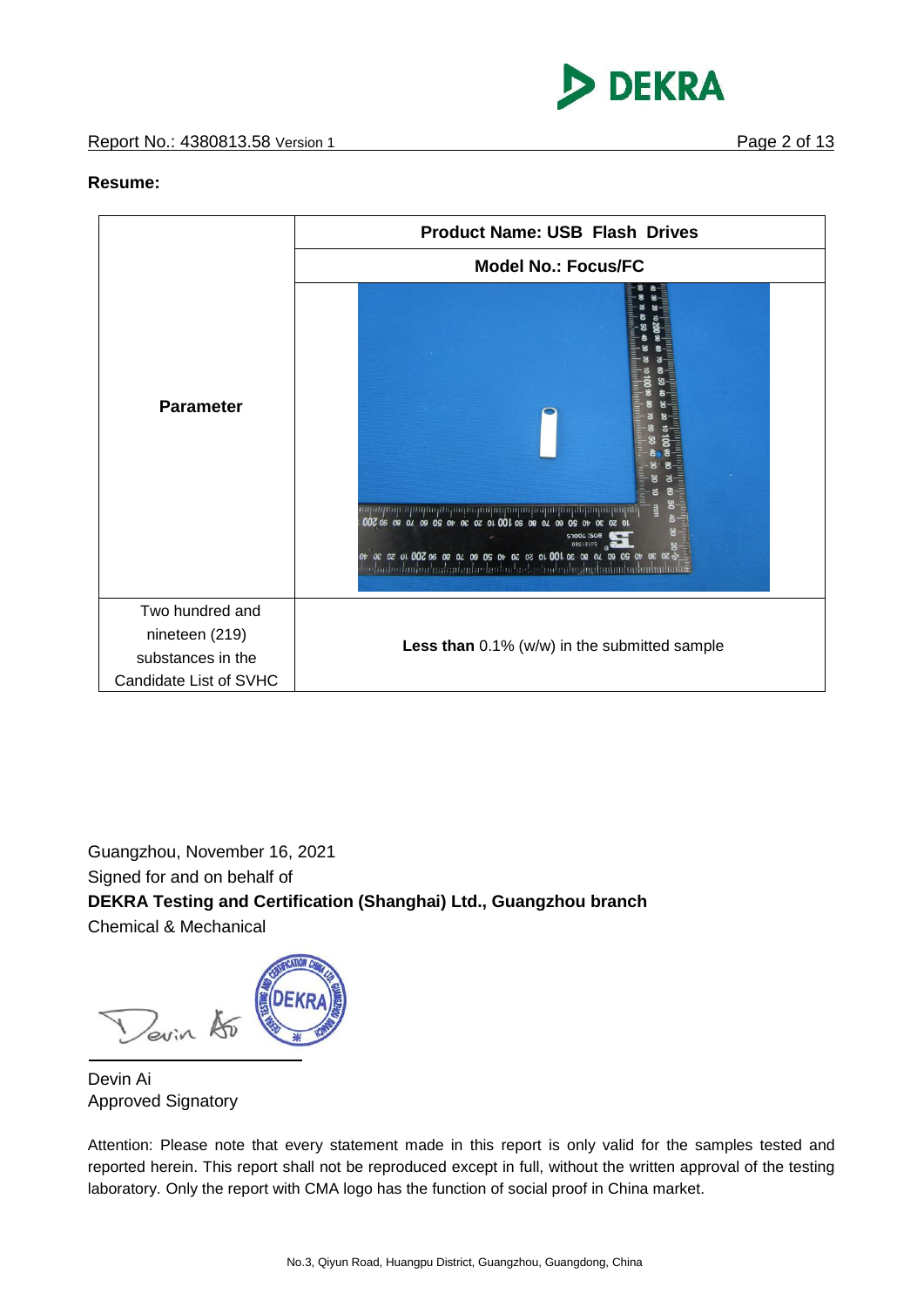

## **Sample Description:**

| Group description: |         |  |
|--------------------|---------|--|
| Group1             | Plastic |  |
| Group <sub>2</sub> | Ceramic |  |
| Group3             | Plastic |  |
| Group4             | Metal   |  |

Note: According to client's specification, each part is same quantity sampling and perform testing.

# **Test Group Photo:**

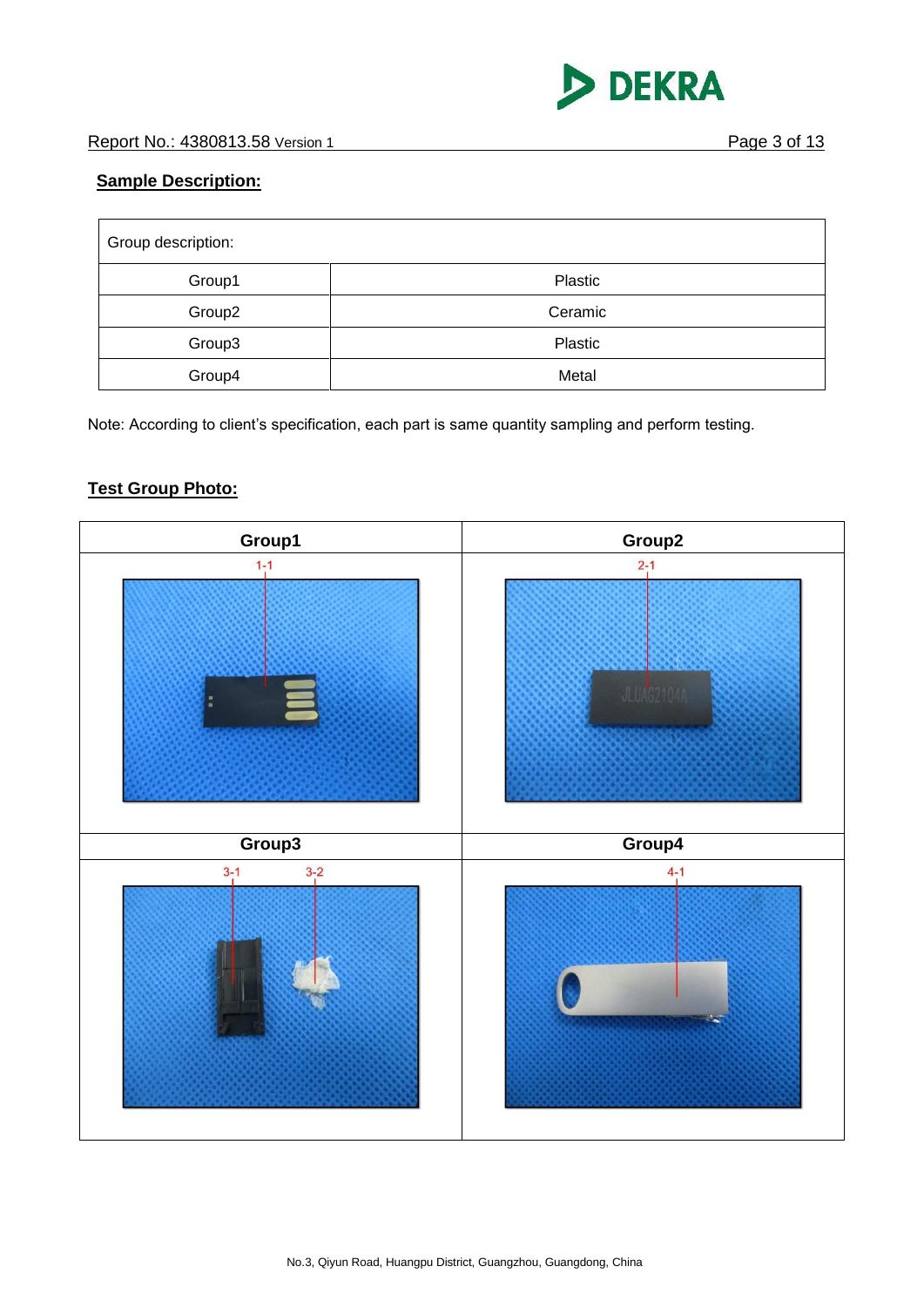

# **TEST RESULTS**

### **(I) SVHC testing results:**

By Inductively Coupled Plasma Optical Emission Spectrometer (ICP-OES), liquid chromatograph coupled with Inductively Coupled Plasma-Mass Spectrometry (LC-ICP-MS), Gas Chromatography Mass Spectrometer (GC-MS), UV-Visible Spectrophotometric and High Performance Liquid Chromatography analysis.

|                                                                                                                                                                                        | <b>Result [% by Weight]</b> |      |      |      |
|----------------------------------------------------------------------------------------------------------------------------------------------------------------------------------------|-----------------------------|------|------|------|
| <b>Chemical Substance</b>                                                                                                                                                              | Tested Group(s)             |      |      |      |
|                                                                                                                                                                                        | (1)                         | (2)  | (3)  | (4)  |
| Sodium dichromate $\Delta$                                                                                                                                                             | 0.006                       | N.D. | N.D. | N.D. |
| Acids generated from chromium<br>trioxide and their oligomers:<br>a.Chromic acid $\Lambda$<br>b.Dichromic acid $\Lambda$<br>c.Oligomers of chromic acid and<br>dichromic acid $\Delta$ | 0.0160                      | N.D. | N.D. | N.D. |
| Strontium chromate $\Delta$                                                                                                                                                            | 0.008                       | N.D. | N.D. | N.D. |
| Dichromium tris(chromate) $\Delta$                                                                                                                                                     | 0.017                       | N.D. | N.D. | N.D. |
| Pentazinc chromate octahydroxide<br>Δ                                                                                                                                                  | 0.022                       | N.D. | N.D. | N.D. |
| Potassium<br>hydroxyoctaoxodizincatedichromate<br>$\wedge$                                                                                                                             | 0.022                       | N.D. | N.D. | N.D. |
| Other tested SVHCs in<br><b>Chemical list</b>                                                                                                                                          | N.D.                        | N.D. | N.D. | N.D. |

Remark:

1. SVHC = Substance of very high concern

2. N.D. = Not detected(less than reporting limit)

### **(II) Tested SVHC Chemical list:**

| No. | <b>Substance</b>              | CAS No.   | Report<br>Limit [%] |
|-----|-------------------------------|-----------|---------------------|
| (1) | Anthracene                    | 120-12-7  | 0.005               |
| (2) | 4,4'- Diaminodiphenylmethane  | 101-77-9  | 0.005               |
| (3) | Dibutyl phthalate (DBP)       | 84-74-2   | 0.005               |
| (4) | Cobalt dichloride $\Lambda$   | 7646-79-9 | 0.005               |
| (5) | Diarsenic pentaoxide $\Delta$ | 1303-28-2 | 0.005               |
| (6) | Diarsenic trioxide $\Delta$   | 1327-53-3 | 0.005               |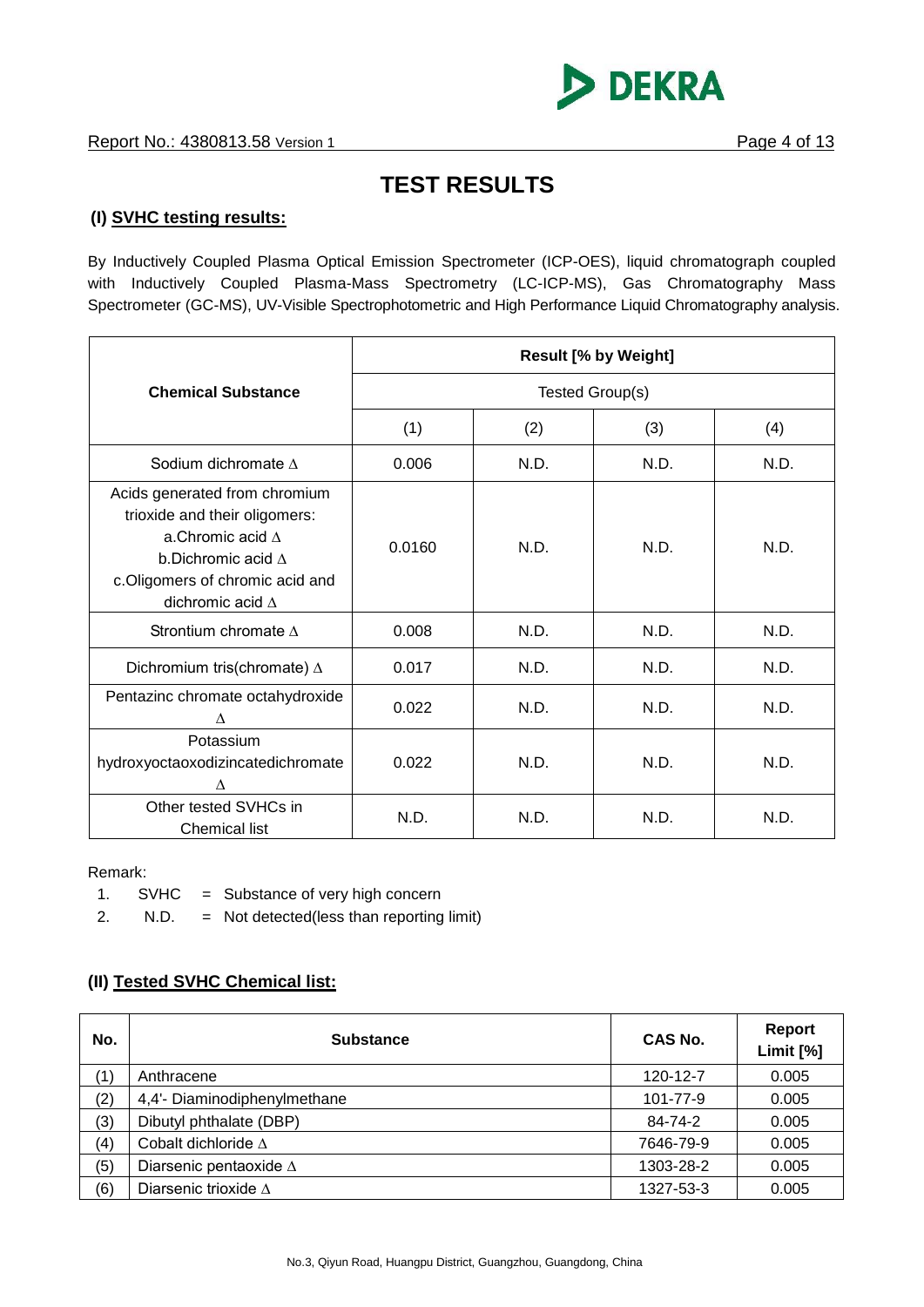

| 7789-12-0<br>Sodium dichromate $\Delta$<br>0.005<br>(7)<br>10588-01-9<br>$81 - 15 - 2$<br>0.005<br>(8)<br>5-tert-butyl-2,4,6-trinitro-m-xylene (musk xylene)<br>Bis (2-ethyl(hexyl)phthalate) (DEHP)<br>117-81-7<br>(9)<br>0.005<br>25637-99-4<br>3194-55-6<br>Hexabromocyclododecane (HBCDD) and all major<br>(10)<br>$(134237 - 51 - 7,$<br>0.005<br>diastereoisomers identified ( $\alpha$ -HBCDD, $\beta$ -HBCDD, $\gamma$ -HBCDD)<br>134237-50-6,<br>134237-52-8)<br>0.005<br>Alkanes, C10-13, chloro (Short Chain Chlorinated Paraffins)<br>85535-84-8<br>(11)<br>Bis(tributyltin) oxide (TBTO) $\Delta$<br>56-35-9<br>0.005<br>(12)<br>Lead hydrogen arsenate A<br>7784-40-9<br>0.005<br>(13)<br>Benzyl butyl phthalate (BBP)<br>85-68-7<br>0.005<br>(14)<br>Triethyl arsenate $\Delta$<br>15606-95-8<br>0.005<br>(15)<br>Anthracene oil<br>90640-80-5<br>0.05<br>(16)<br>91995-17-4<br>0.05<br>(17)<br>Anthracene oil, anthracene paste, distn. lights<br>(18)<br>Anthracene oil, anthracene paste, anthracene fraction<br>91995-15-2<br>0.05<br>Anthracene oil, anthracene-low<br>90640-82-7<br>0.05<br>(19)<br>Anthracene oil, anthracene paste<br>90640-81-6<br>0.05<br>(20)<br>Pitch, coal tar, high temp.<br>0.05<br>(21)<br>65996-93-2<br>Aluminosilicate Refractory Ceramic Fibres A<br>650-017-00-8<br>0.005<br>(22)<br>Zirconia Aluminosilicate, Refractory Ceramic Fibres A<br>650-017-00-8<br>0.005<br>(23)<br>2,4-Dinitrotoluene<br>121-14-2<br>0.01<br>(24)<br>(25)<br>Diisobutyl phthalate<br>84-69-5<br>0.01<br>Lead chromate $\Delta$<br>(26)<br>7758-97-6<br>0.01<br>Lead chromate molybdate sulphate red<br>(27)<br>12656-85-8<br>0.005<br>(C.I. Pigment Red 104) $\Delta$<br>Lead sulfochromate yellow<br>(28)<br>0.01<br>1344-37-2<br>(C.I. Pigment Yellow 34) $\Delta$<br>Tris(2-chloroethyl)phosphate(TCEP)<br>115-96-8<br>0.01<br>(29)<br>Acrylamide<br>79-06-1<br>0.01<br>(30)<br>Trichloroethylene<br>(31)<br>79-01-6<br>0.01<br>10043-35-3<br>(32)<br>Boric Acid $\Delta$<br>0.01<br>11113-50-1<br>1303-96-4<br>(33)<br>1330-43-4<br>0.01<br>Disodium tetraborate, anhydrous A<br>12179-04-3<br>Tetraboron disodium heptaoxide, hydrate $\Delta$<br>0.01<br>12267-73-1<br>(34)<br>Sodium chromate $\Delta$<br>7775-11-3<br>0.01<br>(35)<br>Potassium chromate $\Delta$<br>7789-00-6<br>0.01<br>(36)<br>Ammonium dichromate A<br>7789-09-5<br>0.01<br>(37)<br>(38)<br>Potassium dichromate $\Delta$<br>7778-50-9<br>0.01<br>Cobalt(II) sulphate $\Delta$<br>10124-43-3<br>0.01<br>(39) | No.  | <b>Substance</b>              | <b>CAS No.</b> | <b>Report</b><br>Limit [%] |
|-------------------------------------------------------------------------------------------------------------------------------------------------------------------------------------------------------------------------------------------------------------------------------------------------------------------------------------------------------------------------------------------------------------------------------------------------------------------------------------------------------------------------------------------------------------------------------------------------------------------------------------------------------------------------------------------------------------------------------------------------------------------------------------------------------------------------------------------------------------------------------------------------------------------------------------------------------------------------------------------------------------------------------------------------------------------------------------------------------------------------------------------------------------------------------------------------------------------------------------------------------------------------------------------------------------------------------------------------------------------------------------------------------------------------------------------------------------------------------------------------------------------------------------------------------------------------------------------------------------------------------------------------------------------------------------------------------------------------------------------------------------------------------------------------------------------------------------------------------------------------------------------------------------------------------------------------------------------------------------------------------------------------------------------------------------------------------------------------------------------------------------------------------------------------------------------------------------------------------------------------------------------------------------------------------------------------------------------------------------------------------------------------------------------------------------------------------------------------------------------------------------------------|------|-------------------------------|----------------|----------------------------|
|                                                                                                                                                                                                                                                                                                                                                                                                                                                                                                                                                                                                                                                                                                                                                                                                                                                                                                                                                                                                                                                                                                                                                                                                                                                                                                                                                                                                                                                                                                                                                                                                                                                                                                                                                                                                                                                                                                                                                                                                                                                                                                                                                                                                                                                                                                                                                                                                                                                                                                                         |      |                               |                |                            |
|                                                                                                                                                                                                                                                                                                                                                                                                                                                                                                                                                                                                                                                                                                                                                                                                                                                                                                                                                                                                                                                                                                                                                                                                                                                                                                                                                                                                                                                                                                                                                                                                                                                                                                                                                                                                                                                                                                                                                                                                                                                                                                                                                                                                                                                                                                                                                                                                                                                                                                                         |      |                               |                |                            |
|                                                                                                                                                                                                                                                                                                                                                                                                                                                                                                                                                                                                                                                                                                                                                                                                                                                                                                                                                                                                                                                                                                                                                                                                                                                                                                                                                                                                                                                                                                                                                                                                                                                                                                                                                                                                                                                                                                                                                                                                                                                                                                                                                                                                                                                                                                                                                                                                                                                                                                                         |      |                               |                |                            |
|                                                                                                                                                                                                                                                                                                                                                                                                                                                                                                                                                                                                                                                                                                                                                                                                                                                                                                                                                                                                                                                                                                                                                                                                                                                                                                                                                                                                                                                                                                                                                                                                                                                                                                                                                                                                                                                                                                                                                                                                                                                                                                                                                                                                                                                                                                                                                                                                                                                                                                                         |      |                               |                |                            |
|                                                                                                                                                                                                                                                                                                                                                                                                                                                                                                                                                                                                                                                                                                                                                                                                                                                                                                                                                                                                                                                                                                                                                                                                                                                                                                                                                                                                                                                                                                                                                                                                                                                                                                                                                                                                                                                                                                                                                                                                                                                                                                                                                                                                                                                                                                                                                                                                                                                                                                                         |      |                               |                |                            |
|                                                                                                                                                                                                                                                                                                                                                                                                                                                                                                                                                                                                                                                                                                                                                                                                                                                                                                                                                                                                                                                                                                                                                                                                                                                                                                                                                                                                                                                                                                                                                                                                                                                                                                                                                                                                                                                                                                                                                                                                                                                                                                                                                                                                                                                                                                                                                                                                                                                                                                                         |      |                               |                |                            |
|                                                                                                                                                                                                                                                                                                                                                                                                                                                                                                                                                                                                                                                                                                                                                                                                                                                                                                                                                                                                                                                                                                                                                                                                                                                                                                                                                                                                                                                                                                                                                                                                                                                                                                                                                                                                                                                                                                                                                                                                                                                                                                                                                                                                                                                                                                                                                                                                                                                                                                                         |      |                               |                |                            |
|                                                                                                                                                                                                                                                                                                                                                                                                                                                                                                                                                                                                                                                                                                                                                                                                                                                                                                                                                                                                                                                                                                                                                                                                                                                                                                                                                                                                                                                                                                                                                                                                                                                                                                                                                                                                                                                                                                                                                                                                                                                                                                                                                                                                                                                                                                                                                                                                                                                                                                                         |      |                               |                |                            |
|                                                                                                                                                                                                                                                                                                                                                                                                                                                                                                                                                                                                                                                                                                                                                                                                                                                                                                                                                                                                                                                                                                                                                                                                                                                                                                                                                                                                                                                                                                                                                                                                                                                                                                                                                                                                                                                                                                                                                                                                                                                                                                                                                                                                                                                                                                                                                                                                                                                                                                                         |      |                               |                |                            |
|                                                                                                                                                                                                                                                                                                                                                                                                                                                                                                                                                                                                                                                                                                                                                                                                                                                                                                                                                                                                                                                                                                                                                                                                                                                                                                                                                                                                                                                                                                                                                                                                                                                                                                                                                                                                                                                                                                                                                                                                                                                                                                                                                                                                                                                                                                                                                                                                                                                                                                                         |      |                               |                |                            |
|                                                                                                                                                                                                                                                                                                                                                                                                                                                                                                                                                                                                                                                                                                                                                                                                                                                                                                                                                                                                                                                                                                                                                                                                                                                                                                                                                                                                                                                                                                                                                                                                                                                                                                                                                                                                                                                                                                                                                                                                                                                                                                                                                                                                                                                                                                                                                                                                                                                                                                                         |      |                               |                |                            |
|                                                                                                                                                                                                                                                                                                                                                                                                                                                                                                                                                                                                                                                                                                                                                                                                                                                                                                                                                                                                                                                                                                                                                                                                                                                                                                                                                                                                                                                                                                                                                                                                                                                                                                                                                                                                                                                                                                                                                                                                                                                                                                                                                                                                                                                                                                                                                                                                                                                                                                                         |      |                               |                |                            |
|                                                                                                                                                                                                                                                                                                                                                                                                                                                                                                                                                                                                                                                                                                                                                                                                                                                                                                                                                                                                                                                                                                                                                                                                                                                                                                                                                                                                                                                                                                                                                                                                                                                                                                                                                                                                                                                                                                                                                                                                                                                                                                                                                                                                                                                                                                                                                                                                                                                                                                                         |      |                               |                |                            |
|                                                                                                                                                                                                                                                                                                                                                                                                                                                                                                                                                                                                                                                                                                                                                                                                                                                                                                                                                                                                                                                                                                                                                                                                                                                                                                                                                                                                                                                                                                                                                                                                                                                                                                                                                                                                                                                                                                                                                                                                                                                                                                                                                                                                                                                                                                                                                                                                                                                                                                                         |      |                               |                |                            |
|                                                                                                                                                                                                                                                                                                                                                                                                                                                                                                                                                                                                                                                                                                                                                                                                                                                                                                                                                                                                                                                                                                                                                                                                                                                                                                                                                                                                                                                                                                                                                                                                                                                                                                                                                                                                                                                                                                                                                                                                                                                                                                                                                                                                                                                                                                                                                                                                                                                                                                                         |      |                               |                |                            |
|                                                                                                                                                                                                                                                                                                                                                                                                                                                                                                                                                                                                                                                                                                                                                                                                                                                                                                                                                                                                                                                                                                                                                                                                                                                                                                                                                                                                                                                                                                                                                                                                                                                                                                                                                                                                                                                                                                                                                                                                                                                                                                                                                                                                                                                                                                                                                                                                                                                                                                                         |      |                               |                |                            |
|                                                                                                                                                                                                                                                                                                                                                                                                                                                                                                                                                                                                                                                                                                                                                                                                                                                                                                                                                                                                                                                                                                                                                                                                                                                                                                                                                                                                                                                                                                                                                                                                                                                                                                                                                                                                                                                                                                                                                                                                                                                                                                                                                                                                                                                                                                                                                                                                                                                                                                                         |      |                               |                |                            |
|                                                                                                                                                                                                                                                                                                                                                                                                                                                                                                                                                                                                                                                                                                                                                                                                                                                                                                                                                                                                                                                                                                                                                                                                                                                                                                                                                                                                                                                                                                                                                                                                                                                                                                                                                                                                                                                                                                                                                                                                                                                                                                                                                                                                                                                                                                                                                                                                                                                                                                                         |      |                               |                |                            |
|                                                                                                                                                                                                                                                                                                                                                                                                                                                                                                                                                                                                                                                                                                                                                                                                                                                                                                                                                                                                                                                                                                                                                                                                                                                                                                                                                                                                                                                                                                                                                                                                                                                                                                                                                                                                                                                                                                                                                                                                                                                                                                                                                                                                                                                                                                                                                                                                                                                                                                                         |      |                               |                |                            |
|                                                                                                                                                                                                                                                                                                                                                                                                                                                                                                                                                                                                                                                                                                                                                                                                                                                                                                                                                                                                                                                                                                                                                                                                                                                                                                                                                                                                                                                                                                                                                                                                                                                                                                                                                                                                                                                                                                                                                                                                                                                                                                                                                                                                                                                                                                                                                                                                                                                                                                                         |      |                               |                |                            |
|                                                                                                                                                                                                                                                                                                                                                                                                                                                                                                                                                                                                                                                                                                                                                                                                                                                                                                                                                                                                                                                                                                                                                                                                                                                                                                                                                                                                                                                                                                                                                                                                                                                                                                                                                                                                                                                                                                                                                                                                                                                                                                                                                                                                                                                                                                                                                                                                                                                                                                                         |      |                               |                |                            |
|                                                                                                                                                                                                                                                                                                                                                                                                                                                                                                                                                                                                                                                                                                                                                                                                                                                                                                                                                                                                                                                                                                                                                                                                                                                                                                                                                                                                                                                                                                                                                                                                                                                                                                                                                                                                                                                                                                                                                                                                                                                                                                                                                                                                                                                                                                                                                                                                                                                                                                                         |      |                               |                |                            |
|                                                                                                                                                                                                                                                                                                                                                                                                                                                                                                                                                                                                                                                                                                                                                                                                                                                                                                                                                                                                                                                                                                                                                                                                                                                                                                                                                                                                                                                                                                                                                                                                                                                                                                                                                                                                                                                                                                                                                                                                                                                                                                                                                                                                                                                                                                                                                                                                                                                                                                                         |      |                               |                |                            |
|                                                                                                                                                                                                                                                                                                                                                                                                                                                                                                                                                                                                                                                                                                                                                                                                                                                                                                                                                                                                                                                                                                                                                                                                                                                                                                                                                                                                                                                                                                                                                                                                                                                                                                                                                                                                                                                                                                                                                                                                                                                                                                                                                                                                                                                                                                                                                                                                                                                                                                                         |      |                               |                |                            |
|                                                                                                                                                                                                                                                                                                                                                                                                                                                                                                                                                                                                                                                                                                                                                                                                                                                                                                                                                                                                                                                                                                                                                                                                                                                                                                                                                                                                                                                                                                                                                                                                                                                                                                                                                                                                                                                                                                                                                                                                                                                                                                                                                                                                                                                                                                                                                                                                                                                                                                                         |      |                               |                |                            |
|                                                                                                                                                                                                                                                                                                                                                                                                                                                                                                                                                                                                                                                                                                                                                                                                                                                                                                                                                                                                                                                                                                                                                                                                                                                                                                                                                                                                                                                                                                                                                                                                                                                                                                                                                                                                                                                                                                                                                                                                                                                                                                                                                                                                                                                                                                                                                                                                                                                                                                                         |      |                               |                |                            |
|                                                                                                                                                                                                                                                                                                                                                                                                                                                                                                                                                                                                                                                                                                                                                                                                                                                                                                                                                                                                                                                                                                                                                                                                                                                                                                                                                                                                                                                                                                                                                                                                                                                                                                                                                                                                                                                                                                                                                                                                                                                                                                                                                                                                                                                                                                                                                                                                                                                                                                                         |      |                               |                |                            |
|                                                                                                                                                                                                                                                                                                                                                                                                                                                                                                                                                                                                                                                                                                                                                                                                                                                                                                                                                                                                                                                                                                                                                                                                                                                                                                                                                                                                                                                                                                                                                                                                                                                                                                                                                                                                                                                                                                                                                                                                                                                                                                                                                                                                                                                                                                                                                                                                                                                                                                                         |      |                               |                |                            |
|                                                                                                                                                                                                                                                                                                                                                                                                                                                                                                                                                                                                                                                                                                                                                                                                                                                                                                                                                                                                                                                                                                                                                                                                                                                                                                                                                                                                                                                                                                                                                                                                                                                                                                                                                                                                                                                                                                                                                                                                                                                                                                                                                                                                                                                                                                                                                                                                                                                                                                                         |      |                               |                |                            |
|                                                                                                                                                                                                                                                                                                                                                                                                                                                                                                                                                                                                                                                                                                                                                                                                                                                                                                                                                                                                                                                                                                                                                                                                                                                                                                                                                                                                                                                                                                                                                                                                                                                                                                                                                                                                                                                                                                                                                                                                                                                                                                                                                                                                                                                                                                                                                                                                                                                                                                                         |      |                               |                |                            |
|                                                                                                                                                                                                                                                                                                                                                                                                                                                                                                                                                                                                                                                                                                                                                                                                                                                                                                                                                                                                                                                                                                                                                                                                                                                                                                                                                                                                                                                                                                                                                                                                                                                                                                                                                                                                                                                                                                                                                                                                                                                                                                                                                                                                                                                                                                                                                                                                                                                                                                                         |      |                               |                |                            |
|                                                                                                                                                                                                                                                                                                                                                                                                                                                                                                                                                                                                                                                                                                                                                                                                                                                                                                                                                                                                                                                                                                                                                                                                                                                                                                                                                                                                                                                                                                                                                                                                                                                                                                                                                                                                                                                                                                                                                                                                                                                                                                                                                                                                                                                                                                                                                                                                                                                                                                                         |      |                               |                |                            |
|                                                                                                                                                                                                                                                                                                                                                                                                                                                                                                                                                                                                                                                                                                                                                                                                                                                                                                                                                                                                                                                                                                                                                                                                                                                                                                                                                                                                                                                                                                                                                                                                                                                                                                                                                                                                                                                                                                                                                                                                                                                                                                                                                                                                                                                                                                                                                                                                                                                                                                                         |      |                               |                |                            |
|                                                                                                                                                                                                                                                                                                                                                                                                                                                                                                                                                                                                                                                                                                                                                                                                                                                                                                                                                                                                                                                                                                                                                                                                                                                                                                                                                                                                                                                                                                                                                                                                                                                                                                                                                                                                                                                                                                                                                                                                                                                                                                                                                                                                                                                                                                                                                                                                                                                                                                                         |      |                               |                |                            |
|                                                                                                                                                                                                                                                                                                                                                                                                                                                                                                                                                                                                                                                                                                                                                                                                                                                                                                                                                                                                                                                                                                                                                                                                                                                                                                                                                                                                                                                                                                                                                                                                                                                                                                                                                                                                                                                                                                                                                                                                                                                                                                                                                                                                                                                                                                                                                                                                                                                                                                                         |      |                               |                |                            |
|                                                                                                                                                                                                                                                                                                                                                                                                                                                                                                                                                                                                                                                                                                                                                                                                                                                                                                                                                                                                                                                                                                                                                                                                                                                                                                                                                                                                                                                                                                                                                                                                                                                                                                                                                                                                                                                                                                                                                                                                                                                                                                                                                                                                                                                                                                                                                                                                                                                                                                                         |      |                               |                |                            |
|                                                                                                                                                                                                                                                                                                                                                                                                                                                                                                                                                                                                                                                                                                                                                                                                                                                                                                                                                                                                                                                                                                                                                                                                                                                                                                                                                                                                                                                                                                                                                                                                                                                                                                                                                                                                                                                                                                                                                                                                                                                                                                                                                                                                                                                                                                                                                                                                                                                                                                                         |      |                               |                |                            |
|                                                                                                                                                                                                                                                                                                                                                                                                                                                                                                                                                                                                                                                                                                                                                                                                                                                                                                                                                                                                                                                                                                                                                                                                                                                                                                                                                                                                                                                                                                                                                                                                                                                                                                                                                                                                                                                                                                                                                                                                                                                                                                                                                                                                                                                                                                                                                                                                                                                                                                                         | (40) | Cobalt(II) dinitrate $\Delta$ | 10141-05-6     | 0.01                       |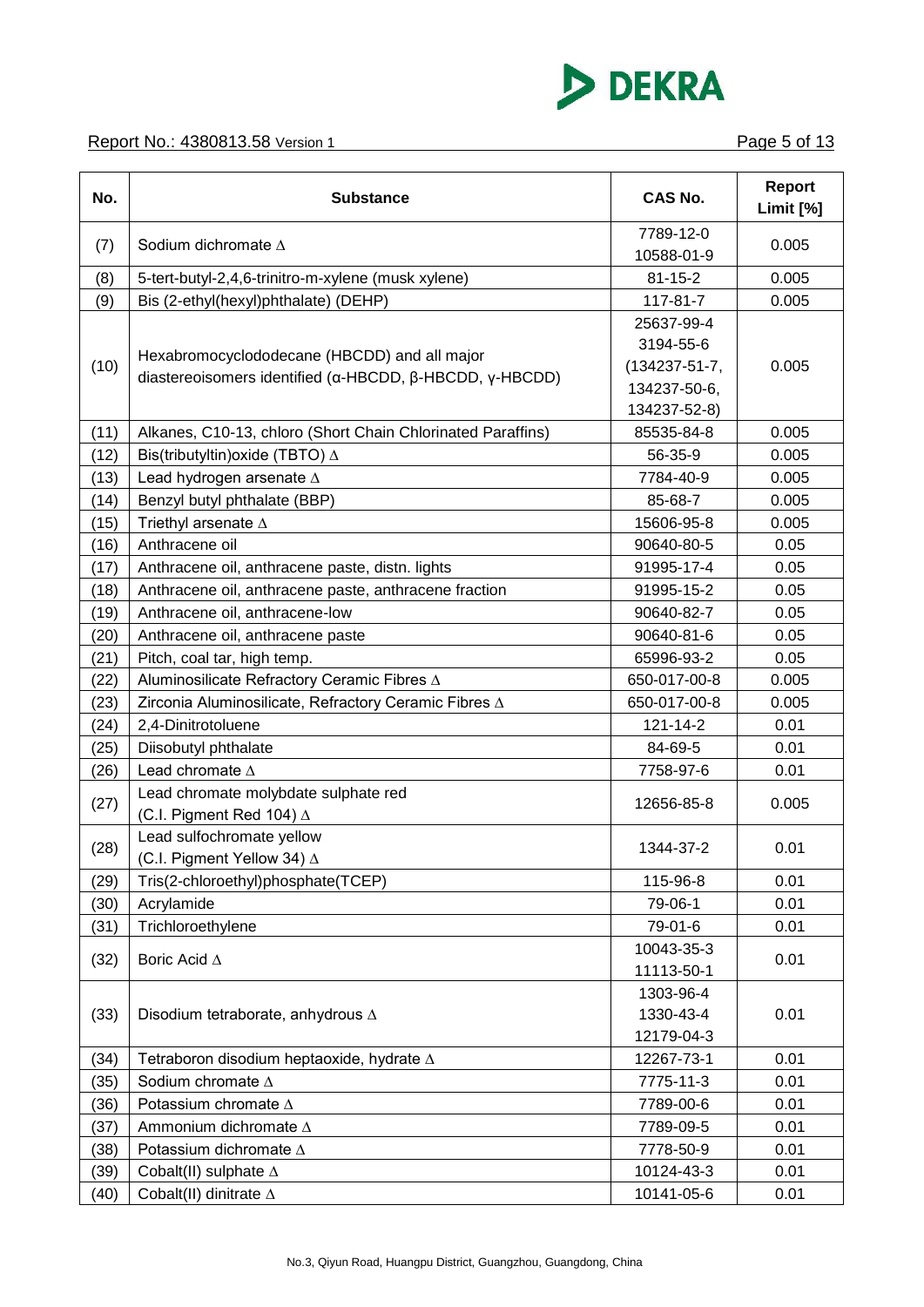

### Report No.: 4380813.58 Version 1 **Page 6 of 13**

| No.  | <b>Substance</b>                                                                   | <b>CAS No.</b> | <b>Report</b><br>Limit [%] |
|------|------------------------------------------------------------------------------------|----------------|----------------------------|
| (41) | Cobalt(II) carbonate $\Delta$                                                      | 513-79-1       | 0.01                       |
| (42) | Cobalt(II) diacetate $\Delta$                                                      | 71-48-7        | 0.01                       |
| (43) | 2-Methoxyethanol                                                                   | 109-86-4       | 0.01                       |
| (44) | 2-Ethoxyethanol                                                                    | 110-80-5       | 0.01                       |
| (45) | Chromium trioxide $\Delta$                                                         | 1333-82-0      | 0.01                       |
|      | Acids generated from chromium trioxide and their oligomers:                        |                |                            |
|      | a.Chromic acid $\Delta$                                                            | 7738-94-5      |                            |
| (46) | b.Dichromic acid $\Delta$                                                          | 13530-68-2     | 0.01                       |
|      | c. Oligomers of chromic acid and dichromic acid $\Delta$                           |                |                            |
| (47) | 2-Ethoxyethyl acetate (2-EEA)                                                      | 111-15-9       | 0.01                       |
| (48) | Strontium chromate $\Delta$                                                        | 7789-06-2      | 0.01                       |
| (49) | 1,2-Benzenedicarboxylic acid, di-C7-11-branched and linear alkyl<br>esters (DHNUP) | 68515-42-4     | 0.01                       |
|      |                                                                                    | 7803-57-8,     |                            |
| (50) | Hydrazine                                                                          | 302-01-2       | 0.01                       |
| (51) | 1-Methyl-2-pyrrolidone                                                             | 872-50-4       | 0.01                       |
| (52) | 1,2,3-Trichloropropane                                                             | $96 - 18 - 4$  | 0.01                       |
| (53) | 1,2-Benzenedicarboxylic acid, di-C6-8-branched alkyl esters, C7-<br>rich (DIHP)    | 71888-89-6     | 0.01                       |
| (54) | 1,2-Dichloroethane                                                                 | 107-06-2       | 0.01                       |
| (55) | 2,2'-Dichloro-4,4'-methylenedianiline (MOCA)                                       | $101 - 14 - 4$ | 0.01                       |
| (56) | 2-Methoxyaniline, o-Anisidine                                                      | $90 - 04 - 0$  | 0.01                       |
| (57) | 4-(1,1,3,3-Tetramethylbutyl)phenol, (4-tert-Octylphenol)                           | 140-66-9       | 0.01                       |
| (58) | Arsenic acid $\Delta$                                                              | 7778-39-4      | 0.01                       |
| (59) | Bis(2-methoxyethyl) ether                                                          | 111-96-6       | 0.01                       |
| (60) | Bis(2-methoxyethyl) phthalate                                                      | 117-82-8       | 0.01                       |
| (61) | Calcium arsenate $\Delta$                                                          | 7778-44-1      | 0.01                       |
| (62) | Dichromium tris(chromate) $\Delta$                                                 | 24613-89-6     | 0.01                       |
| (63) | Formaldehyde, oligomeric reaction products with aniline (technical<br>MDA)         | 25214-70-4     | 0.01                       |
| (64) | Lead diazide $\Delta$                                                              | 13424-46-9     | 0.01                       |
| (65) | Lead dipicrate $\Delta$                                                            | 6477-64-1      | 0.01                       |
| (66) | Lead styphnate $\Delta$                                                            | 15245-44-0     | 0.01                       |
| (67) | N,N-dimethylacetamide (DMAC)                                                       | 127-19-5       | 0.05                       |
| (68) | Pentazinc chromate octahydroxide A                                                 | 49663-84-5     | 0.05                       |
| (69) | Phenolphthalein                                                                    | 77-09-8        | 0.01                       |
| (70) | Potassium hydroxyoctaoxodizincatedichromate $\Delta$                               | 11103-86-9     | 0.01                       |
| (71) | Trilead diarsenate $\Delta$                                                        | 3687-31-8      | 0.01                       |
| (72) | 1,2-bis(2-methoxyethoxy)ethane (TEGDME; triglyme)                                  | 112-49-2       | 0.01                       |
| (73) | 1,2-dimethoxyethane; ethylene glycol dimethyl ether (EGDME)                        | $110 - 71 - 4$ | 0.01                       |
| (74) | Diboron trioxide $\Delta$                                                          | 1303-86-2      | 0.01                       |
| (75) | Formamide                                                                          | $75-12-7$      | 0.01                       |
| (76) | Lead(II) bis(methanesulfonate) $\Delta$                                            | 17570-76-2     | 0.05                       |
| (77) | 1,3,5-tris(oxiranylmethyl)-1,3,5-triazine-2,4,6(1H,3H,5H)-trione                   | 2451-62-9      | 0.01                       |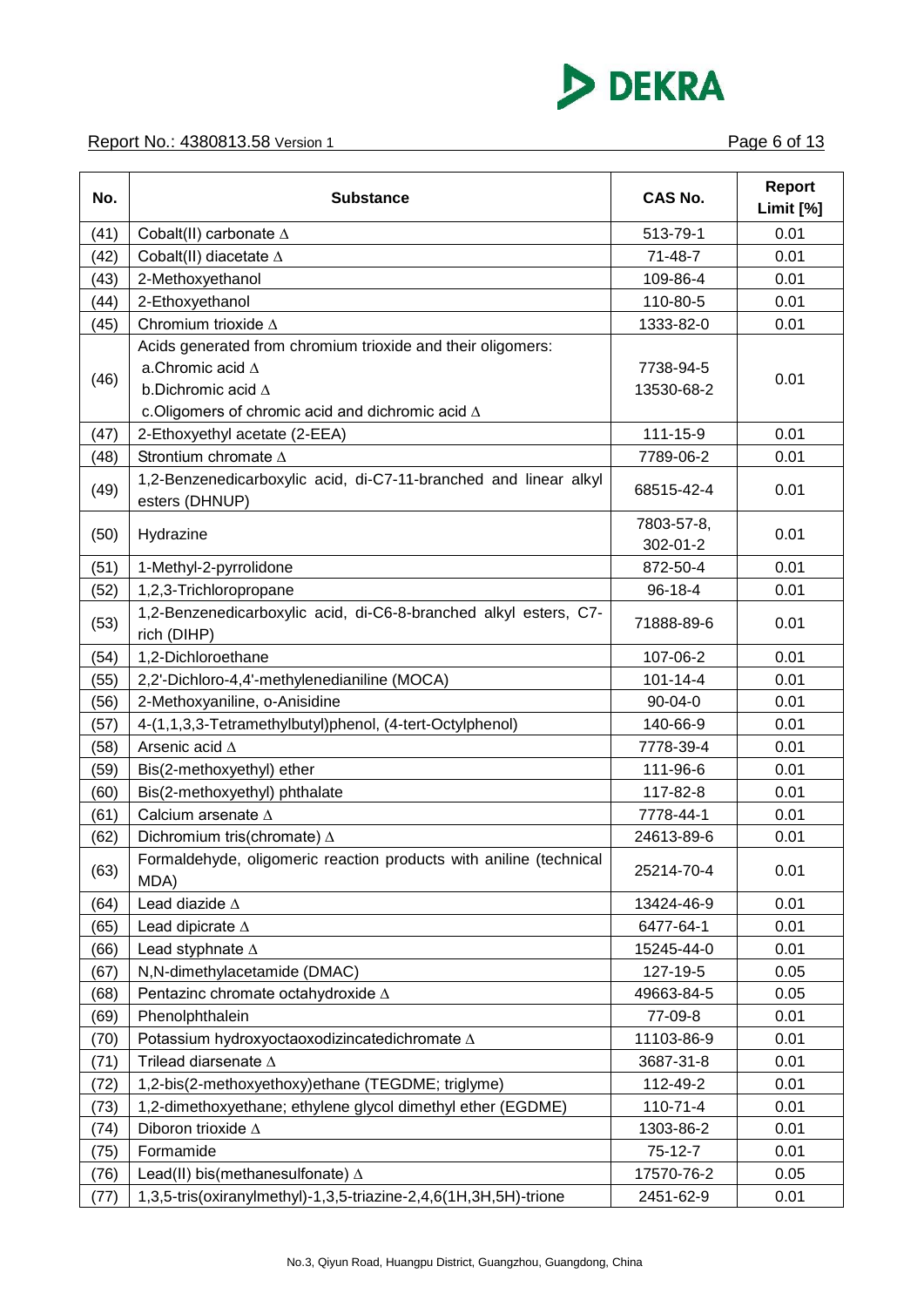

| No.  | <b>Substance</b>                                                                                                                                                                                                                                                                               | <b>CAS No.</b>                                          | Report<br>Limit [%] |
|------|------------------------------------------------------------------------------------------------------------------------------------------------------------------------------------------------------------------------------------------------------------------------------------------------|---------------------------------------------------------|---------------------|
|      | (TGIC)                                                                                                                                                                                                                                                                                         |                                                         |                     |
| (78) | 2R)-2,3-epoxypropyl]-1,3,5-triazine-2,4,6-<br>1,3,5-tris[(2S)<br>and<br>$(H, 3H, 5H)$ -trione ( $\beta$ -TGIC)                                                                                                                                                                                 | 59653-74-6                                              | 0.01                |
| (79) | 4,4'-bis(dimethylamino)benzophenone (Michler's ketone)                                                                                                                                                                                                                                         | 90-94-8                                                 | 0.01                |
| (80) | N,N,N',N'-tetramethyl-4,4'-methylenedianiline (Michler's base)                                                                                                                                                                                                                                 | $101 - 61 - 1$                                          | 0.01                |
| (81) | [4-[[4-anilino-1-naphthyl][4-<br>(dimethylamino)phenyl]methylene]cyclohexa-2,5-dien-1-ylidene]<br>dimethylammonium chloride (C.I. Basic Blue 26) [with ≥ 0.1% of<br>Michler's ketone (EC No. 202-027-5) or Michler's base (EC No.<br>202-959-2)]                                               | 2580-56-5                                               | 0.01                |
| (82) | [4-[4,4'-bis(dimethylamino) benzhydrylidene]cyclohexa-2,5-dien-1-<br>ylidene]dimethylammonium chloride (C.I. Basic Violet 3) [with ≥<br>0.1% of Michler's ketone (EC No. 202-027-5) or Michler's base (EC<br>No. 202-959-2)]                                                                   | 548-62-9                                                | 0.01                |
| (83) | 4,4'-bis(dimethylamino)-4"-(methylamino)trityl alcohol [with ≥ 0.1%<br>of Michler's ketone (EC No. 202-027-5) or Michler's base (EC No.<br>202-959-2)]                                                                                                                                         | $561 - 41 - 1$                                          | 0.01                |
| (84) | a, a-Bis[4-(dimethylamino)phenyl]-4 (phenylamino)naphthalene-1-<br>methanol (C.I. Solvent Blue 4) [with ≥ 0.1% of Michler's ketone (EC<br>No. 202-027-5) or Michler's base (EC No. 202-959-2)]                                                                                                 | 6786-83-0                                               | 0.01                |
| (85) | Bis(pentabromophenyl) ether (DecaBDE)                                                                                                                                                                                                                                                          | 1163-19-5                                               | 0.01                |
| (86) | N,N-dimethylformamide; dimethyl formamide                                                                                                                                                                                                                                                      | 68-12-2                                                 | 0.01                |
| (87) | Methoxy acetic acid                                                                                                                                                                                                                                                                            | 625-45-6                                                | 0.01                |
| (88) | Dibutyltin dichloride (DBT) $\Delta$                                                                                                                                                                                                                                                           | 683-18-1                                                | 0.01                |
| (89) | 1,2-Diethoxyethane                                                                                                                                                                                                                                                                             | 629-14-1                                                | 0.01                |
| (90) | Hexahydro-2-benzofuran-1,3-dione (HHPA), cis-cyclohexane-1,2-<br>dicarboxylic anhydride, trans-cyclohexane-1,2-dicarboxylic<br>anhydride                                                                                                                                                       | $85 - 42 - 7$ ,<br>13149-00-3,<br>14166-21-3            | 0.01                |
| (91) | Hexahydromethylphathalic anhydride,<br>Hexahydro-4-methylphathalic anhydride,<br>Hexahydro-1-methylphathalic anhydride,<br>Hexahydro-3-methylphathalic anhydride                                                                                                                               | 25550-51-0,<br>19438-60-9,<br>48122-14-1,<br>57110-29-9 | 0.01                |
| (92) | 4-Nonylphenol, branched and<br>linear - substances with a linear and/or branched alkyl chain with a<br>carbon number of 9 covalently bound in position 4 to phenol,<br>covering also UVCB- and well-defined substances which include any<br>of the individual isomers or a combination thereof |                                                         | 0.01                |
| (93) | Heptacosafluorotetradecanoic acid                                                                                                                                                                                                                                                              | 376-06-7                                                | 0.01                |
| (94) | 1,2-Benzenedicarboxylic acid, dipentylester, branched and linear                                                                                                                                                                                                                               | 84777-06-0                                              | 0.01                |
| (95) | Henicosafluoroundecanoic acid                                                                                                                                                                                                                                                                  | 2058-94-8                                               | 0.01                |
| (96) | N-pentyl-isopentylphtalate (iPnPP)                                                                                                                                                                                                                                                             | 776297-69-9                                             | 0.01                |
| (97) | Pentacosafluorotridecanoic acid                                                                                                                                                                                                                                                                | 72629-94-8                                              | 0.01                |
| (98) | 4-(1,1,3,3-tetramethylbutyl)phenol, ethoxylated - covering well-<br>defined substances and UVCB substances, polymers and                                                                                                                                                                       |                                                         | 0.01                |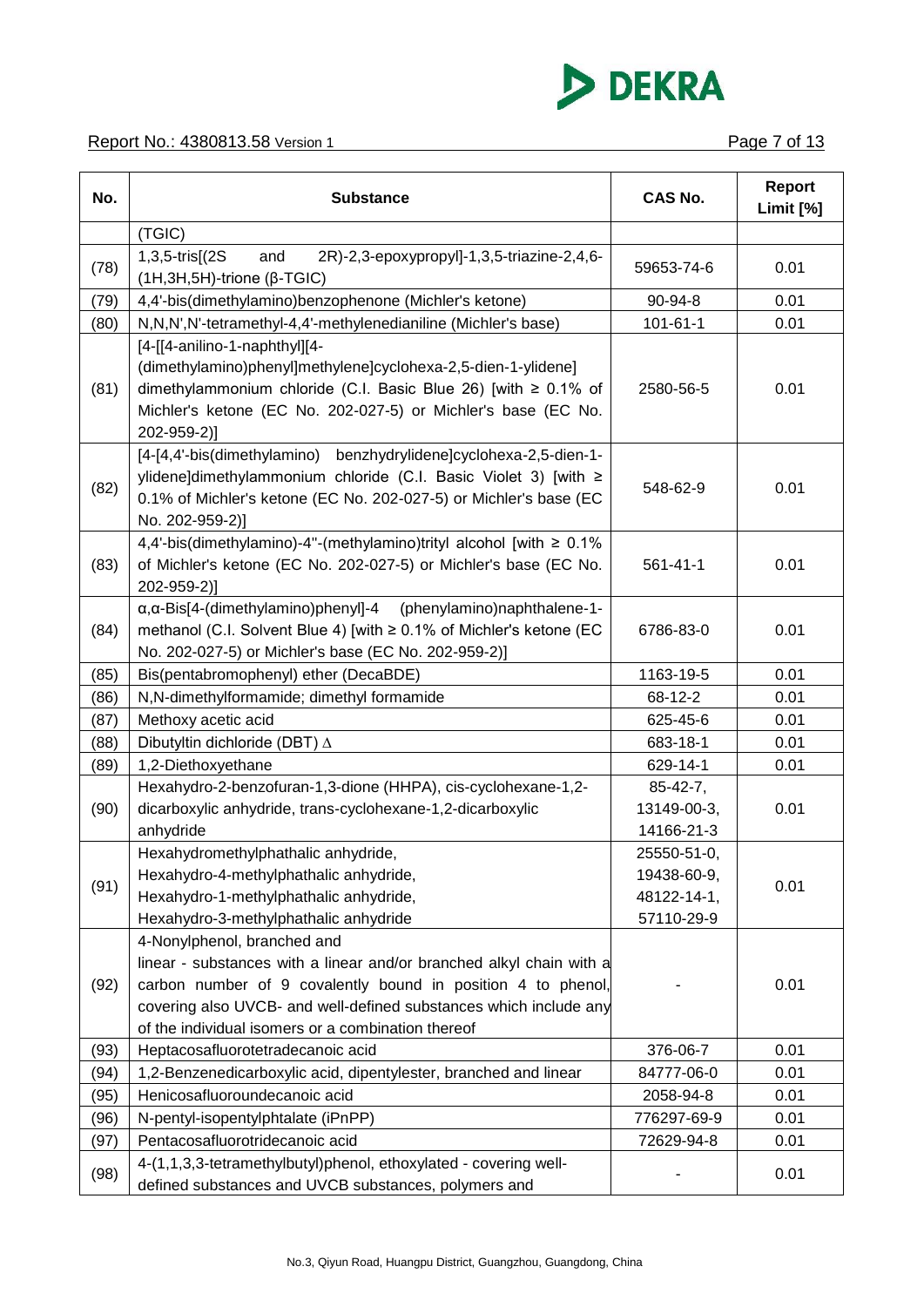

### Report No.: 4380813.58 Version 1 **Page 8 of 13**

| No.   | <b>Substance</b>                                                  | <b>CAS No.</b> | <b>Report</b><br>Limit [%] |
|-------|-------------------------------------------------------------------|----------------|----------------------------|
|       | homologues                                                        |                |                            |
| (99)  | Tricosafluorododecanoic acid                                      | 307-55-1       | 0.01                       |
| (100) | Lead bis(tetrafluoroborate) A                                     | 13814-96-5     | 0.01                       |
| (101) | Lead tetroxide (orange lead) $\Delta$                             | 1314-41-6      | 0.01                       |
| (102) | Diethyl sulphate                                                  | 64-67-5        | 0.01                       |
| (103) | Dinoseb                                                           | 88-85-7        | 0.01                       |
| (104) | Lead Titanium Zirconium Oxide A                                   | 12626-81-2     | 0.01                       |
| (105) | Acetic acid, lead salt, basic $\Delta$                            | 51404-69-4     | 0.01                       |
| (106) | Furan                                                             | 110-00-9       | 0.01                       |
| (107) | N-methylacetamide                                                 | 79-16-3        | 0.01                       |
| (108) | o-Toluidine; 2-Aminotoluene                                       | 95-53-4        | 0.01                       |
| (109) | 3-ethyl-2-methyl-2-(3-methylbutyl)-1,3-oxazolidine                | 143860-04-2    | 0.01                       |
| (110) | 4,4'-oxydianiline and its salts                                   | 101-80-4       | 0.01                       |
| (111) | [Phthalato(2-)]dioxotrilead (Dibasic lead phthalate) $\Delta$     | 69011-06-9     | 0.01                       |
| (112) | Lead titanium trioxide $\Delta$                                   | 12060-00-3     | 0.01                       |
| (113) | Lead oxide sulphate $\Delta$                                      | 12036-76-9     | 0.01                       |
| (114) | Lead dinitrate A                                                  | 10099-74-8     | 0.01                       |
| (115) | 4-Aminoazobenzene;<br>4-Phenylazoaniline                          | 60-09-3        | 0.01                       |
| (116) | Lead cyanamidate $\Delta$                                         | 20837-86-9     | 0.01                       |
| (117) | Tetralead trioxide sulphate $\Delta$                              | 12202-17-4     | 0.01                       |
| (118) | 4-methyl-m-phenylenediamine (2,4-toluene-diamine)                 | 95-80-7        | 0.01                       |
| (119) | Pyrochlore, antimony lead yellow ∆                                | 8012-00-8      | 0.01                       |
| (120) | Trilead bis(carbonate)dihydroxide (basic lead carbonate) $\Delta$ | 1319-46-6      | 0.01                       |
| (121) | Dimethyl sulphate                                                 | $77 - 78 - 1$  | 0.01                       |
| (122) | Dioxobis(stearato)trilead ∆                                       | 12578-12-0     | 0.01                       |
| (123) | Silicic acid, barium salt, lead-doped $\Delta$                    | 68784-75-8     | 0.01                       |
| (124) | Biphenyl-4-ylamine                                                | $92 - 67 - 1$  | 0.01                       |
| (125) | Lead oxide (lead monoxide) $\Delta$                               | 1317-36-8      | 0.01                       |
| (126) | Pentalead tetraoxide sulphate ∆                                   | 12065-90-6     | 0.01                       |
| (127) | Propylene oxide;<br>1,2-epoxypropane; methyloxirane               | 75-56-9        | 0.01                       |
| (128) | Silicic acid, lead salt $\Delta$                                  | 11120-22-2     | 0.01                       |
| (129) | Trilead dioxide phosphonate $\Delta$                              | 12141-20-7     | 0.01                       |
| (130) | o-aminoazotoluene                                                 | 97-56-3        | 0.01                       |
| (131) | 1-bromopropane                                                    | 106-94-5       | 0.01                       |
| (132) | 6-methoxy-m-toluidine (p-cresidine)                               | 120-71-8       | 0.01                       |
| (133) | 4,4'-methylenedi-o-toluidine                                      | 838-88-0       | 0.01                       |
| (134) | Tetraethyllead $\Delta$                                           | 78-00-2        | 0.01                       |
| (135) | Sulfurous acid, lead salt, dibasic ∆                              | 62229-08-7     | 0.01                       |
| (136) | Fatty acids, C16-18, lead salts $\Delta$                          | 91031-62-8     | 0.01                       |
| (137) | Diisopentylphthalate                                              | 605-50-5       | 0.01                       |
| (138) | Diazene-1,2-dicarboxamide(C,C'-azodi(formamide))                  | 123-77-3       | 0.01                       |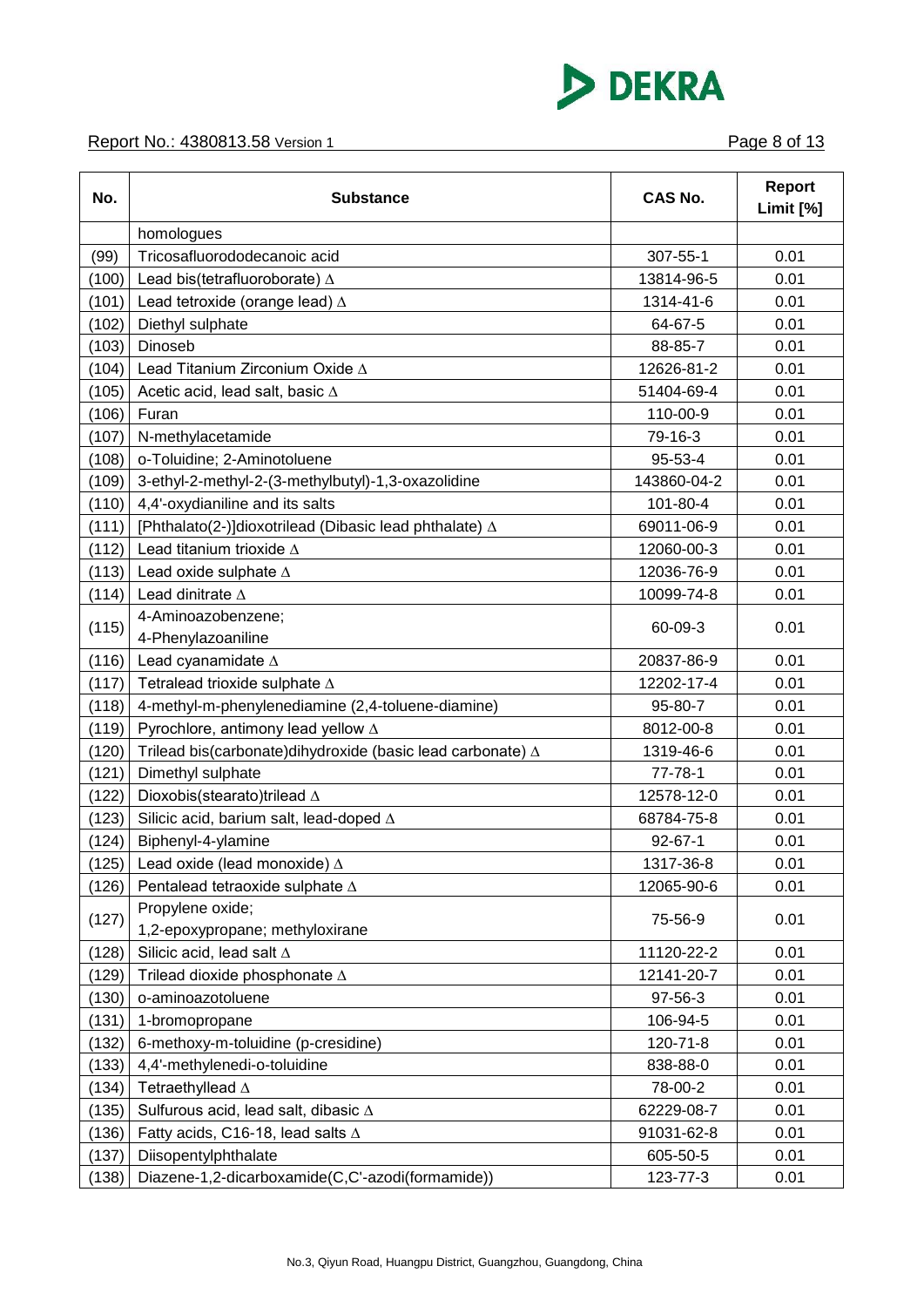

| No.   | <b>Substance</b>                                                                                                                                                                                                                                                                                                                                   | <b>CAS No.</b>            | <b>Report</b><br>Limit [%] |
|-------|----------------------------------------------------------------------------------------------------------------------------------------------------------------------------------------------------------------------------------------------------------------------------------------------------------------------------------------------------|---------------------------|----------------------------|
| (139) | Cadmium                                                                                                                                                                                                                                                                                                                                            | 7440-43-9                 | 0.005                      |
| (140) | Ammonium pentadecafluorooctanoate (APFO)                                                                                                                                                                                                                                                                                                           | 3825-26-1                 | 0.01                       |
| (141) | Pentadecafluorooctanoic acid (PFOA)                                                                                                                                                                                                                                                                                                                | 335-67-1                  | 0.01                       |
| (142) | Dipentyl phthalate (DPP)                                                                                                                                                                                                                                                                                                                           | 131-18-0                  | 0.005                      |
| (143) | 4-Nonylphenol, branched and linear, ethoxylated [substances with a<br>linear and/or branched alkyl chain with a carbon number of 9<br>covalently bound in position 4 to phenol, ethoxylated covering<br>UVCB- and well-defined substances, polymers and homologues,<br>which include any of the individual isomers and/or combinations<br>thereof] |                           | 0.01                       |
| (144) | Cadmium oxide $\Delta$                                                                                                                                                                                                                                                                                                                             | 1306-19-0                 | 0.01                       |
| (145) | Cadmium sulphide ∆                                                                                                                                                                                                                                                                                                                                 | 1306-23-6                 | 0.01                       |
| (146) | Di-n-hexyl phthalate (DnHP)                                                                                                                                                                                                                                                                                                                        | 84-75-3                   | 0.01                       |
| (147) | Disodium 3,3'-[[1,1'-biphenyl]-4,4'-diylbis(azo)]bis(4-<br>aminonaphthalene-1-sulphonate) (C.I. Direct Red 28)                                                                                                                                                                                                                                     | 573-58-0                  | 0.005                      |
| (148) | Disodium 4-amino-3-[[4'-[(2,4-diaminophenyl)azo][1,1'-biphenyl]-4-<br>yl]azo] -5-hydroxy-6-(phenylazo)naphthalene-2,7-disulphonate (C.I.<br>Direct Black 38)                                                                                                                                                                                       | 1937-37-7                 | 0.005                      |
| (149) | Imidazolidine-2-thione; 2-imidazoline-2-thiol                                                                                                                                                                                                                                                                                                      | 96-45-7                   | 0.01                       |
| (150) | Lead di(acetate) $\Delta$                                                                                                                                                                                                                                                                                                                          | 301-04-2                  | 0.01                       |
| (151) | Trixylyl phosphate                                                                                                                                                                                                                                                                                                                                 | 25155-23-1                | 0.01                       |
| (152) | 1,2-Benzenedicarboxylic acid, dihexyl ester, branched and linear                                                                                                                                                                                                                                                                                   | 68515-50-4                | 0.01                       |
| (153) | Cadmium chloride $\Delta$                                                                                                                                                                                                                                                                                                                          | 10108-64-2                | 0.005                      |
| (154) | Sodium perborate; perboric acid, sodium salt $\Delta$                                                                                                                                                                                                                                                                                              |                           | 0.01                       |
| (155) | Sodium peroxometaborate ∆                                                                                                                                                                                                                                                                                                                          | 7632-04-4                 | 0.01                       |
| (156) | Cadmium fluoride $\Delta$                                                                                                                                                                                                                                                                                                                          | 7790-79-6                 | 0.01                       |
| (157) | Cadmium sulphate $\Delta$                                                                                                                                                                                                                                                                                                                          | 10124-36-4;<br>31119-53-6 | 0.01                       |
|       | (158) 2-benzotriazol-2-yl-4,6-di-tert-butylphenol (UV-320)                                                                                                                                                                                                                                                                                         | 3846-71-7                 | 0.01                       |
| (159) | 2-(2H-benzotriazol-2-yl)-4,6-ditertpentylphenol (UV-328)                                                                                                                                                                                                                                                                                           | 25973-55-1                | 0.01                       |
| (160) | 2-ethylhexyl 10-ethyl-4,4-dioctyl-7-oxo-8-oxa-3,5-dithia-4-<br>stannatetradecanoate (DOTE) A                                                                                                                                                                                                                                                       | 15571-58-1                | 0.01                       |
| (161) | reaction mass of 2-ethylhexyl 10-ethyl-4,4-dioctyl-7-oxo-8-oxa-3,5-<br>dithia-4-stannatetradecanoate and 2-ethylhexyl 10-ethyl-4-[[2-[(2-<br>ethylhexyl)oxy]-2-oxoethyl]thio]-4-octyl-7-oxo-8-oxa-3,5-dithia-4-<br>stannatetradecanoate (reaction mass of DOTE and MOTE) $\Delta$                                                                  | 15571-58-1;<br>27107-89-7 | 0.01                       |
| (162) | 1,2-benzenedicarboxylic<br>di-C6-10-alkyl<br>acid,<br>esters;<br>$1,2-$<br>benzenedicarboxylic acid, mixed decyl and hexyl and octyl diesters<br>with $\geq 0.3\%$ of dihexyl phthalate                                                                                                                                                            | 68515-51-5;<br>68648-93-1 | 0.01                       |
| (163) | 5-sec-butyl-2-(2,4-dimethylcyclohex-3-en-1-yl)-5-methyl-1,3-<br>dioxane [1], 5-sec-butyl-2-(4,6-dimethylcyclohex-3-en-1-yl)-5-<br>methyl-1,3-dioxane [2] [covering any of the individual stereoisomers<br>of [1] and [2] or any combination thereof]                                                                                               | 117933-89-8               | 0.01                       |
| (164) | 1,3-propanesultone                                                                                                                                                                                                                                                                                                                                 | 1120-71-4                 | 0.01                       |
| (165) | 2,4-di-tert-butyl-6-(5-chlorobenzotriazol-2-yl)phenol(UV-327)                                                                                                                                                                                                                                                                                      | 3864-99-1                 | 0.01                       |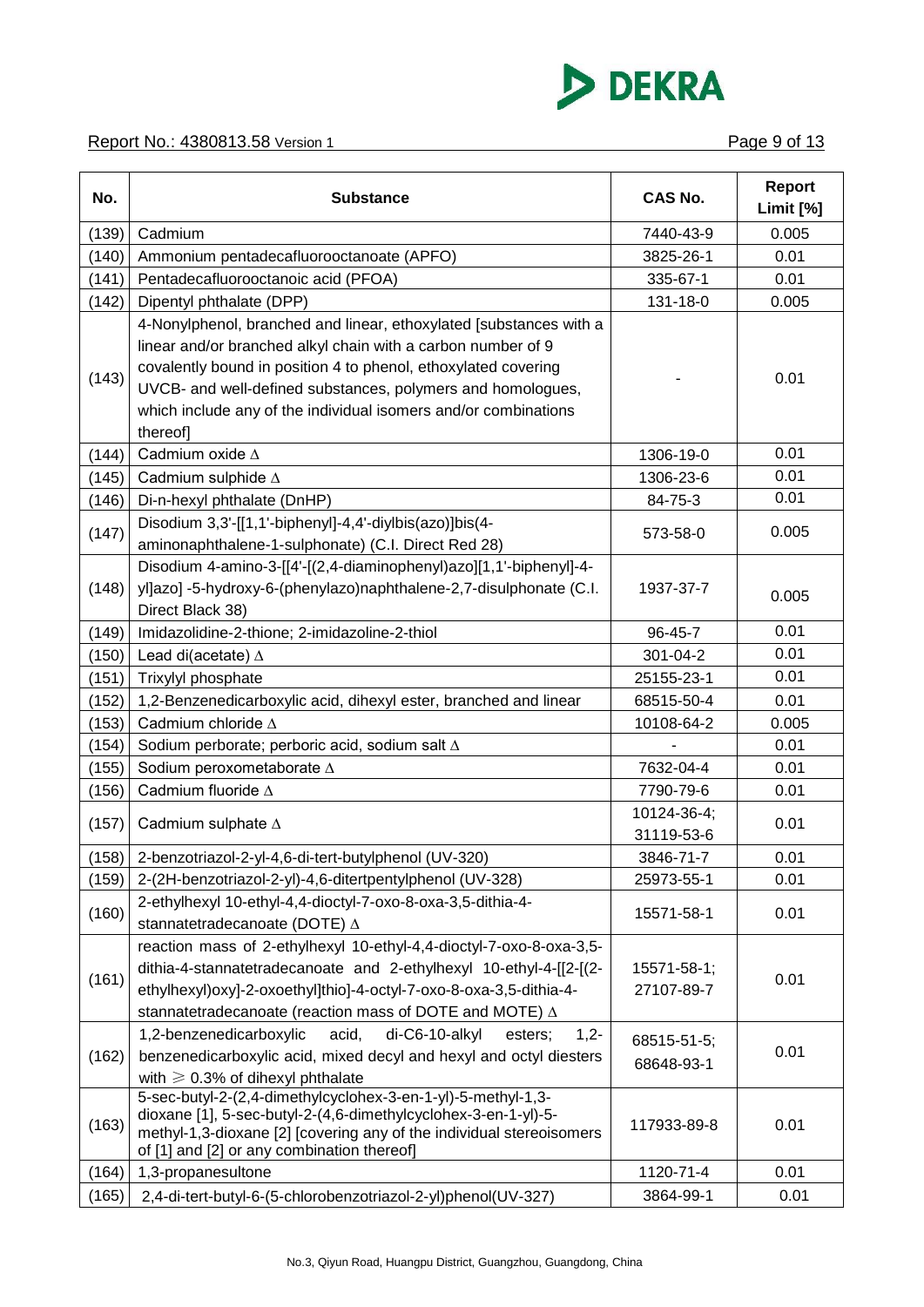

| No.   | <b>Substance</b>                                                      | <b>CAS No.</b> | <b>Report</b><br>Limit [%] |
|-------|-----------------------------------------------------------------------|----------------|----------------------------|
| (166) | 2-(2H-benzotriazol-2-yl)-4-(tert-butyl)-6-(sec-butyl)phenol(UV-350)   | 36437-37-3     | 0.01                       |
| (167) | Nitrobenzene                                                          | 98-95-3        | 0.01                       |
|       |                                                                       | 375-95-1       |                            |
| (168) | Perfluorononan-1-oic-acid and its sodium and ammonium salts           | 21049-39-8     | 0.01                       |
|       |                                                                       | 4149-60-4      |                            |
| (169) | Benzo[def]chrysene                                                    | $50-32-8$      | 0.01                       |
| (170) | 4,4'-isopropylidenediphenol (bisphenol A)                             | $80 - 5 - 7$   | 0.01                       |
|       | Nonadecafluorodecanoic acid (PFDA) and its sodium and                 | 3108-42-7      |                            |
| (171) | ammonium salts                                                        | 335-76-2       | 0.01                       |
|       |                                                                       | 3830-45-3      |                            |
| (172) | 4-heptylphenol, branched and linear (4-HPbl)                          | ---            | 0.01                       |
| (173) | 4-tert-pentylphenol (PTAP)                                            | 80-46-6        | 0.01                       |
| (174) | Perfluorohexane-1-sulphonic acid and its salts (PFHxS)                |                | 0.005                      |
| (175) | Chrysene                                                              | 218-01-9       | 0.005                      |
| (176) | Benz[a]anthracene                                                     | 56-55-3        | 0.005                      |
| (177) | Cadmium nitrate $\Delta$                                              | 10325-94-7     | 0.005                      |
| (178) | Cadmium carbonate A                                                   | 513-78-0       | 0.005                      |
| (179) | Cadmium hydroxide $\Delta$                                            | 21041-95-2     | 0.005                      |
|       | Dechlorane plus (including any of its individual anti- and syn-       | 13560-89-9;    |                            |
| (180) | isomers or any combination thereof)                                   | 135821-74-8;   | 0.005                      |
|       |                                                                       | 135821-03-3    |                            |
|       | Reaction products of 1,3,4-thiadiazolidine-2,5-dithione,              |                |                            |
| (181) | formaldehyde and 4-heptylphenol, branched and linear (RP-HP)          |                | 0.005                      |
|       | [with ≥0.1% w/w 4-heptylphenol, branched and linear]                  |                |                            |
| (182) | Octamethylcyclotetrasiloxane (D4)                                     | 556-67-2       | 0.005                      |
| (183) | Decamethylcyclopentasiloxane (D5)                                     | 541-02-6       | 0.005                      |
| (184) | Dodecamethylcyclohexasiloxane (D6)                                    | 540-97-6       | 0.005                      |
| (185) | Lead                                                                  | 7439-92-1      | 0.005                      |
| (186) | Disodium octaborate A                                                 | 12008-41-2     | 0.005                      |
| (187) | Benzo[ghi]perylene                                                    | 191-24-2       | 0.005                      |
| (188) | Terphenyl hydrogenated                                                | 61788-32-7     | 0.005                      |
| (189) | Ethylenediamine (EDA)                                                 | 107-15-3       | 0.005                      |
|       | Benzene-1,2,4-tricarboxylic acid 1,2 anhydride (trimelliticanhydride) |                |                            |
| (190) | (TMA)                                                                 | 552-30-7       | 0.005                      |
| (191) | Dicyclohexyl phthalate (DCHP)                                         | 84-61-7        | 0.005                      |
| (192) | 1,7,7-trimethyl-3-(phenylmethylene)bicyclo[2.2.1]heptan-2-one         | 15087-24-8     | 0.005                      |
| (193) | 2,2-bis(4'-hydroxyphenyl)-4-methylpentane                             | 6807-17-6      | 0.005                      |
| (194) | Benzo[k]fluoranthene                                                  | 207-08-9       | 0.005                      |
|       |                                                                       | 206-44-0;      | 0.005                      |
| (195) | Fluoranthene                                                          | 93951-69-0     |                            |
| (196) | Phenanthrene                                                          | 85-01-8        | 0.005                      |
| (197) | Pyrene                                                                | 129-00-0;      | 0.005                      |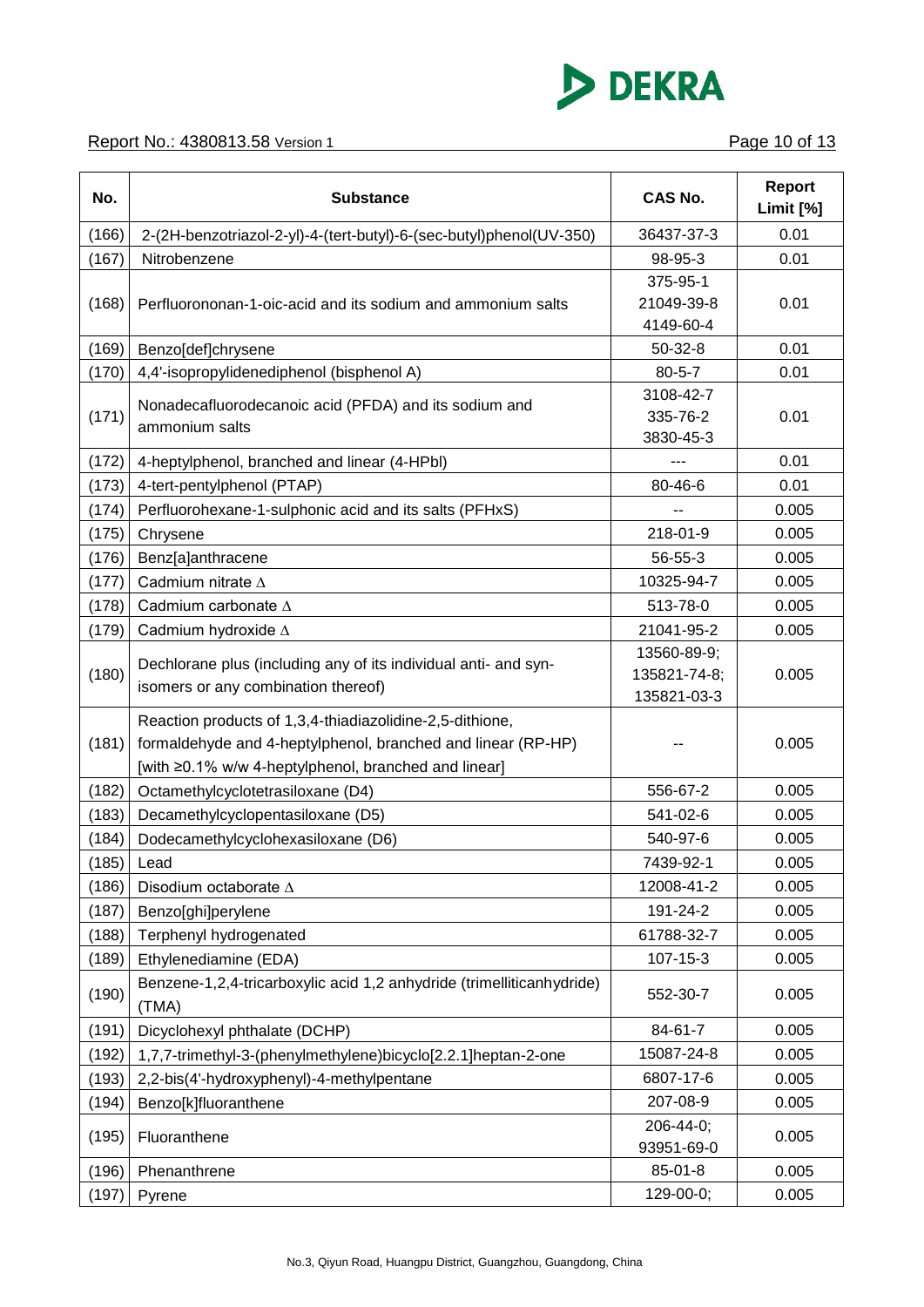

| No.   | <b>Substance</b>                                                                                                                                                                                                          | <b>CAS No.</b>                                  | <b>Report</b><br>Limit [%] |
|-------|---------------------------------------------------------------------------------------------------------------------------------------------------------------------------------------------------------------------------|-------------------------------------------------|----------------------------|
|       |                                                                                                                                                                                                                           | 1718-52-1                                       |                            |
| (198) | 2-methoxyethyl acetate                                                                                                                                                                                                    | 110-49-6                                        | 0.005                      |
| (199) | Tris(4-nonylphenyl, branched and linear) phosphite (TNPP) with $\geq$<br>0.1% w/w of 4-nonylphenol, branched and linear (4-NP)                                                                                            |                                                 | 0.005                      |
| (200) | 2,3,3,3-tetrafluoro-2-(heptafluoropropoxy)propionic acid, its salts<br>and its acyl halides (covering any of their individual isomers and<br>combinations thereof)                                                        |                                                 | 0.005                      |
| (201) | 4-tert-butylphenol                                                                                                                                                                                                        | 98-54-4                                         | 0.005                      |
| (202) | 2-benzyl-2-dimethylamino-4'-morpholinobutyrophenone                                                                                                                                                                       | 119313-12-1                                     | 0.005                      |
| (203) | 2-methyl-1-(4-methylthiophenyl)-2-morpholinopropan-1-one                                                                                                                                                                  | 71868-10-5                                      | 0.005                      |
| (204) | Diisohexyl phthalate                                                                                                                                                                                                      | 71850-09-4                                      | 0.005                      |
| (205) | Perfluorobutane sulfonic acid (PFBS) and its salts                                                                                                                                                                        |                                                 | 0.005                      |
| (206) | Dibutylbis(pentane-2,4-dionato-O,O')tin ∆                                                                                                                                                                                 | 22673-19-4                                      | 0.005                      |
| (207) | butyl 4-hydroxybenzoate                                                                                                                                                                                                   | 94-26-8                                         | 0.005                      |
| (208) | 2-methylimidazole                                                                                                                                                                                                         | 693-98-1                                        | 0.005                      |
| (209) | 1-vinylimidazole                                                                                                                                                                                                          | 1072-63-5                                       | 0.005                      |
| (210) | Bis(2-(2-methoxyethoxy)ethyl) ether                                                                                                                                                                                       | 143-24-8                                        | 0.005                      |
| (211) | Dioctyltin dilaurate, stannane, dioctyl-, bis(coco acyloxy) derivs.,<br>and any other stannane, dioctyl-, bis(fatty acyloxy) derivs. wherein<br>C12 is the predominant carbon number of the fatty acyloxy moiety $\Delta$ |                                                 | 0.01                       |
| (212) | 1,4-dioxane                                                                                                                                                                                                               | 123-91-1                                        | 0.01                       |
| (213) | 2,2-bis(bromomethyl)propane1,3-diol (BMP);<br>2,2-dimethylpropan-1-ol,<br>derivative/3-bromo-2,2-<br>tribromo<br>bis(bromomethyl)-1-propanol (TBNPA);<br>2,3-dibromo-1-propanol (2,3-DBPA)                                | 3296-90-0<br>36483-57-5<br>1522-92-5<br>96-13-9 | 0.01                       |
| (214) | 2-(4-tert-butylbenzyl)propionaldehyde<br>its<br>individual<br>and<br>stereoisomers                                                                                                                                        |                                                 | 0.01                       |
| (215) | 4,4'-(1-methylpropylidene)bisphenol                                                                                                                                                                                       | 77-40-7                                         | 0.01                       |
| (216) | Glutaral                                                                                                                                                                                                                  | 111-30-8                                        | 0.01                       |
| (217) | Medium-chain chlorinated paraffins (MCCP) (UVCB substances<br>consisting of more than or equal to 80% linear chloroalkanes with<br>carbon chain lengths within the range from C14 to C17)                                 |                                                 | 0.01                       |
| (218) | Orthoboric acid, sodium salt                                                                                                                                                                                              | 13840-56-7                                      | 0.01                       |
| (219) | Phenol, alkylation products (mainly in para position) with C12-rich<br>branched alkyl chains from oligomerisation, covering any individual<br>isomers and/ or combinations thereof (PDDP)                                 |                                                 | 0.01                       |

∆ = Determination was based on elemental analysis. The content was calculated based on assumption of worst-case.

Notes: REACH requirement: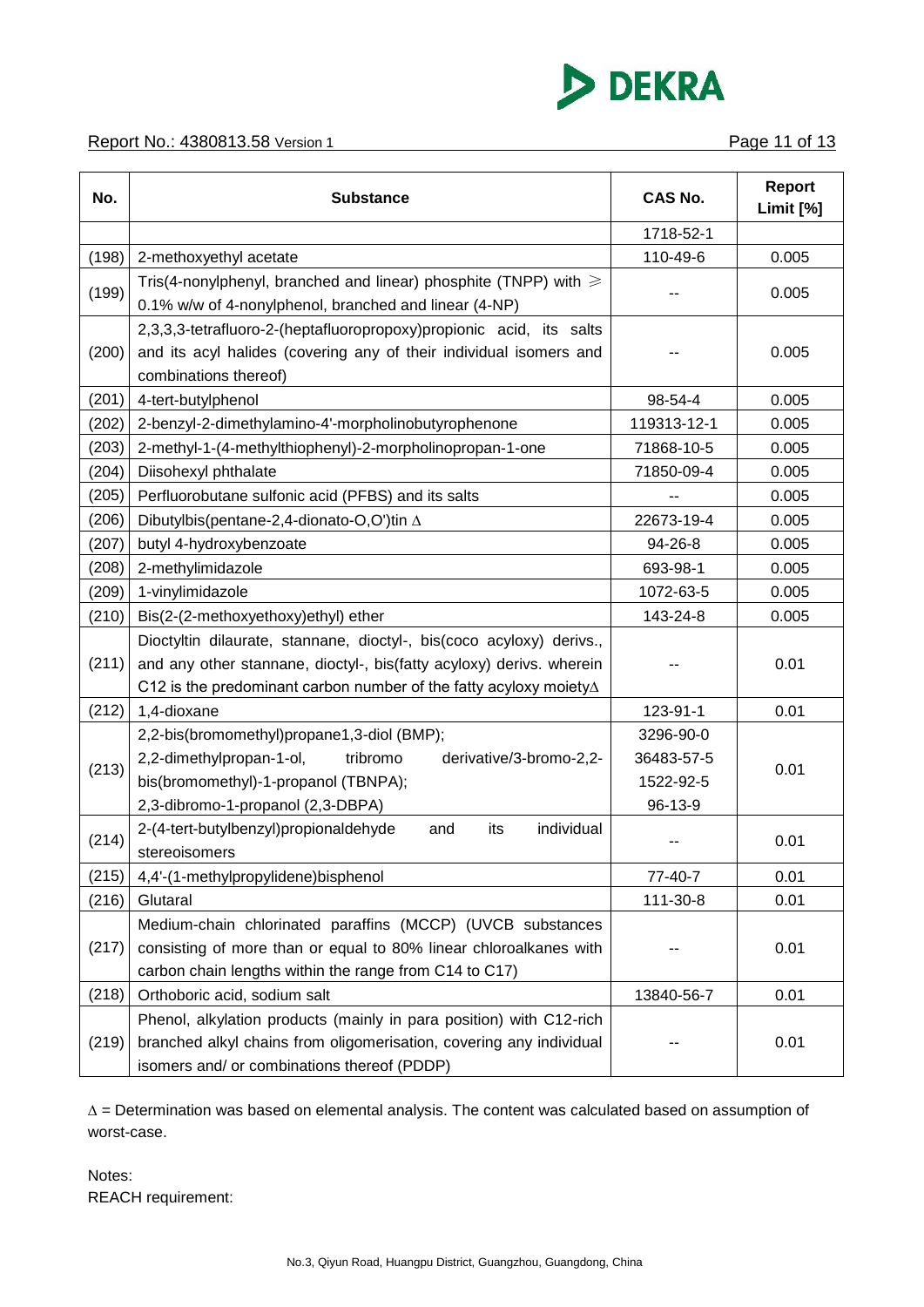

Report No.: 4380813.58 Version 1

As per article 33(1) of regulation (EC) No. 1907/2006 (REACH), recipients of product must be provided with information of safe use if any of the tested substances (SVHC) exceeded 0.1% (w/w). A product meets the requirement of article 33(1) by default when no SVHC exceeds 0.1% (w/w).